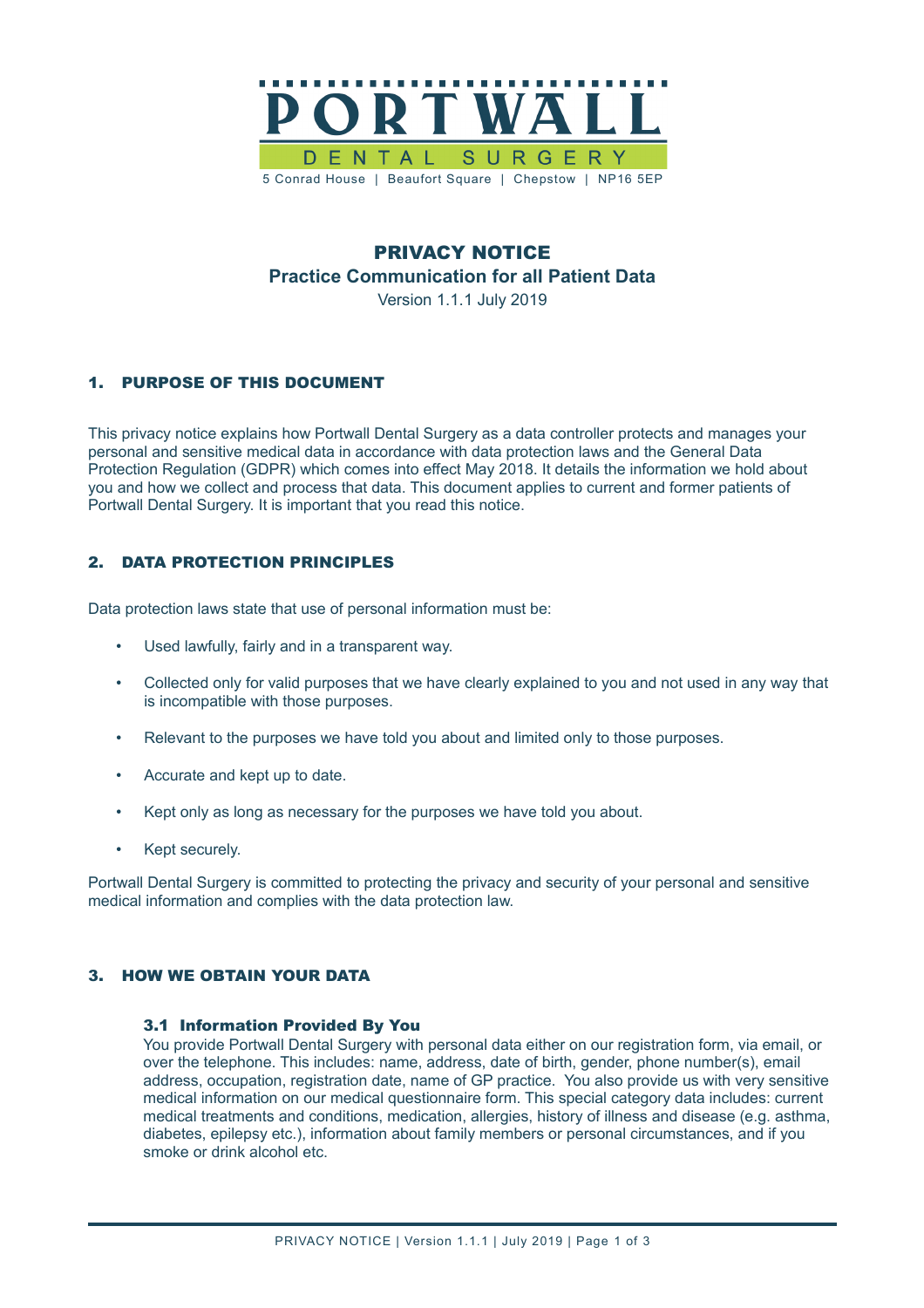## 3.2 Information Created By Us About You

As part of your ongoing dental care and treatment Portwall Dental Surgery may create and store additional personal and sensitive information about you. This may include radiographs, details of treatments received or planned, prescribed medications, dental charts, history of attendance and failed appointments etc.

### 3.3 Information Received From 3rd Parties

Portwall Dental Surgery offers a maintenance care plan for patients who wish to attend the practice on a regular basis and have the peace of mind that fees for their preventative dental care is covered. This plan is managed and administered by Dpas Ltd. If you join our care plan you provide direct to Dpas Ltd your personal information (name, address, date of birth and email), your bank account details and the name of our dental practice. Dpas Ltd share your personal data with us, which we use to identify plan members. Note, we do store or have access to bank account details. In joining our care plan you would have already granted Dpas Ltd authority to share this information with us. Dpas Ltd is a reputable company that operate in accordance with the General Data Protection Regulation (GDPR).

## 3.4 Information Shared with 3<sup>rd</sup> Parties

We DO NOT transfer your data outside the European Economic Area (EEA). We will not share your personal information with any other  $3<sup>rd</sup>$  parties without a legitimate interest or your express consent with the exception of:

- Specialist medical practitioner directly involved in your care, e.g. a referral to a specialist orthodontist.
- Regulatory authorities, e.g. Health Inspectorate Wales (HIW)
- Fraud prevention agencies

If data is shared with a  $3<sup>rd</sup>$  party they shall be required to take appropriate security measures to protect your personal information in line with our policies and will not be allowed to process the information for their own purposes. We will only permit them to process your personal data for specified purposes in accordance with our instructions.

## 4. HOW AND WHY WE USE YOUR DATA

The provision of your personal and sensitive medical data is essential for Portwall Dental Surgery to provide you with a high standard of professional dental care and service and perform dental procedures and treatments safely. This means the legal basis for Portwall Dental Surgery holding and processing your data is primarily for the performance of a contract and for purposes of preventive or occupational medicine, medical diagnosis, and the provision of health care and treatment.

In some cases we may use your personal information to enable us to comply with legal obligations or to pursue legitimate interests of our own provided your interests and fundamental rights do not override those interests. With your express consent Portwall Dental Surgery may from time to time use your personal information for marketing purposes, e.g. to identify patients who wish to receive our practice newsletter. Note, we do not use or envisage using automated decision-making software or tools.

### 5. HOW WE PROTECT YOUR DATA

Portwall Dental Surgery takes very seriously and is absolutely committed to protecting your data. We undertake at all times to protect your data in a manner that is consistent with our duty of professional confidence and requirements of the General Data Protection Regulation and as such have in place a number of security measures to prevent your personal and sensitive data from being lost, used or accessed in an unauthorised way, altered or disclosed. We also limit 3<sup>rd</sup> parties access to your data and have procedures in place to notify you (and the regulator if required) and to deal with any suspected security breaches.